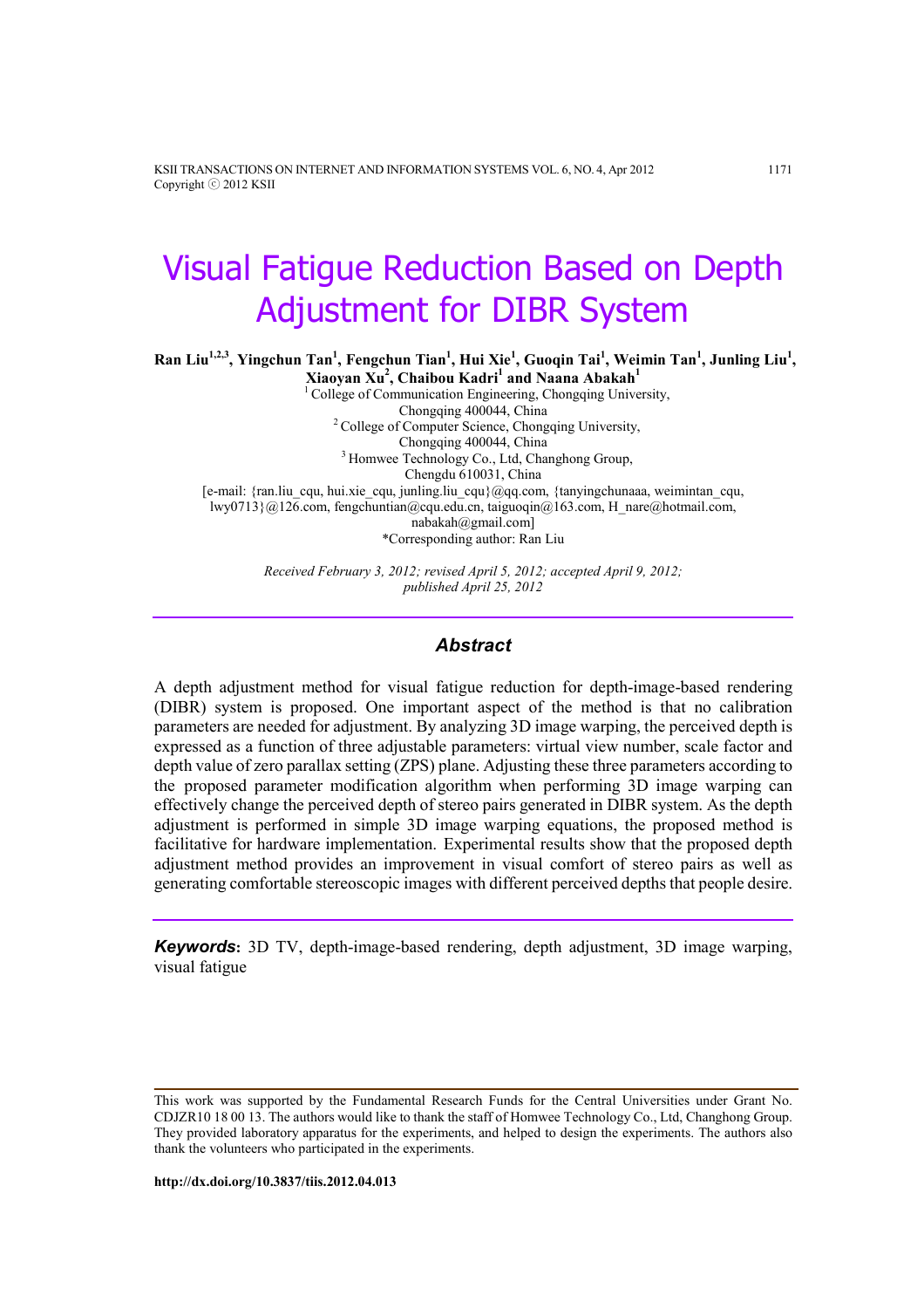## 1. Introduction

Recently, three-dimensional television (3D TV) has drawn wide research interest [1]. More and more people desire a wonderful 3D experience through TV at home. In a 3D TV system, stereoscopic content plays an important role for constructing depth perception [2]. This gives an impetus drive to higher and higher quality 3D contents to be produced.

The conventional 3D contents are acquired and transmitted with the format composed of two streams of video  $[2][3]$ . However, even if the 3D contents represented by this format are filmed with high quality (e.g. high definition, precise control of the *shooting conditions*), they may also cause visual fatigue over different groups of people [4]. Excessive horizontal parallax, which often occurs when the content creators intend to provide stronger 3D perception, is one of the most important factors leading to visual fatigue [4][5][6][7]. Thus, it is important to provide viewers the ability to adjust the horizontal parallax (hence perceived depth) in real time to suit his/her own personal preferences [4].

Different from the conventional 3D video format, the newly Depth-image-based 3D video format, which consists of regular 2D color video and an accompanying depth-image sequence with the same spatial-temporal resolution [8], provides viewers the ability to adjust perceived depth by themselves. This format is required to use the so-called depth-image-based rendering (DIBR) technique to generate stereo pair in a 3D TV.

Several studies have been conducted on how to adjust perceived depth to avoid visual fatigue [6][9][10]. Most of them focuses on the conventional 3D video format and off-line processing. Recently, we provided a depth adjustment method for the depth-image-based 3D video format on condition that camera calibration parameters, such as intrinsic and extrinsic matrices, are known [11]. Subjective evaluations show that the depth adjustment method can generate comfortable stereoscopic images by changing calibration parameters. Different from these methods, this paper presents a new depth adjustment method with no calibration parameters needed for visual fatigue reduction for DIBR system. By analyzing 3D image warping, the perceived depth is expressed as a function of three adjustable parameters: virtual view number, scale factor and depth value of ZPS (zero parallax setting). As a result, the perceived depth can be easily adjusted by changing these parameters carefully for different viewers in real time, avoiding in this way visual fatigue for depth-image-based 3D video format.

The remaining portions of this paper are organized as follow. In section 2, we provide a 3D image warping equation that implies the horizontal sensor parallax for DIBR system. Section 3 is devoted to discuss on the relationship between horizontal sensor parallax and perceived depth, and the depth adjustment method based on this relationship is proposed. Section 4 provides a detailed discussion of experiments on visual fatigue when the proposed depth adjustment method applied to DIBR system. Conclusions can be found in Section 5.

# 2. 3D Image Warping

As mentioned above, if a 3D TV system adapts the depth-image-based 3D video format, then DIBR is required to be performed at the receiver side so as to create virtual views (destination images). The destination images are created by reference images and the corresponding depth images/maps, which usually includes three steps: pre-processing of depth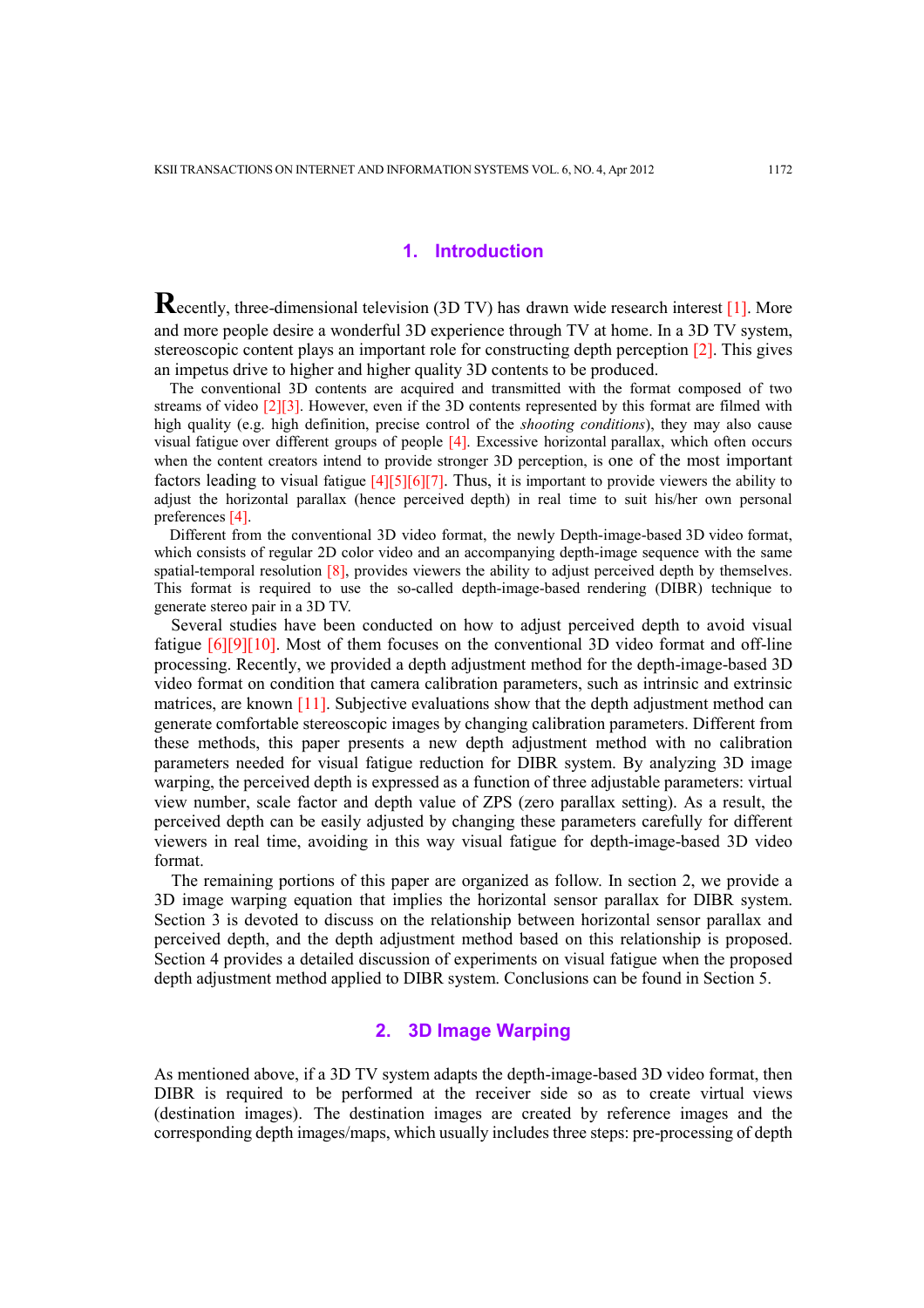image, 3D image warping and hole-filling [2], and the depth adjustment can be performed in 3D image warping.



Fig. 1. Illustration of the destination image generated by 3D image warping

Theoretically, arbitrary view can be synthesized by applying 3D image warping to reference image points. For simplicity, we only consider the commonly used shift-sensor camera setup. In this case, the vertical coordinate of the projection of any 3D points on each image plane is the same [4]. Let  $\mathbf{u}_{ref}(u_{ref}, v_{ref})$  and  $\mathbf{u}_{des}(u_{des}, v_{des})$  be the matching points (corresponding points) in reference image and destination image respectively,as shown in Fig. 1. Then the 3D image warping equations, which actually defines the relationships of matching points in reference and destination images , can be deduced from the pin-hole camera model:

$$
\begin{cases}\n u_{des} - u_{ref} = n \cdot \frac{r}{4096} \cdot (D_{zps} - D(u_{ref}, v_{ref})), \\
 v_{des} = v_{ref}\n\end{cases}
$$
\n(1)

where  $n$  is the number of virtual view when multi views are generated using DIBR for an auto-stereoscopic display,  $r$  represents scale factor,  $D_{zps}$  is the depth value of ZPS plane, and  $D(u_{ref}, v_{ref})$  is the depth value of point  $(u_{ref}, v_{ref})$  in depth image. The ranges of these parameter values can be found in Table 1.

Let  $D_c = u_{des} - u_{ref}$ ,  $D_c$  is a variable in camera space, and usually called horizontal sensor parallax.  $D_c$  plays a crucial role in visual fatigue reduction as the perceived depth changes when  $D_c$  is changed, which will be addressed in detail in the next section.

Note that no camera calibration parameters, such as intrinsic and extrinsic matrices, are needed for generating virtual view when using (1). In addition, (1) is more facilitative for hardware implementation in contrast to the 3D image warping equations presented by [1], [2] and [12].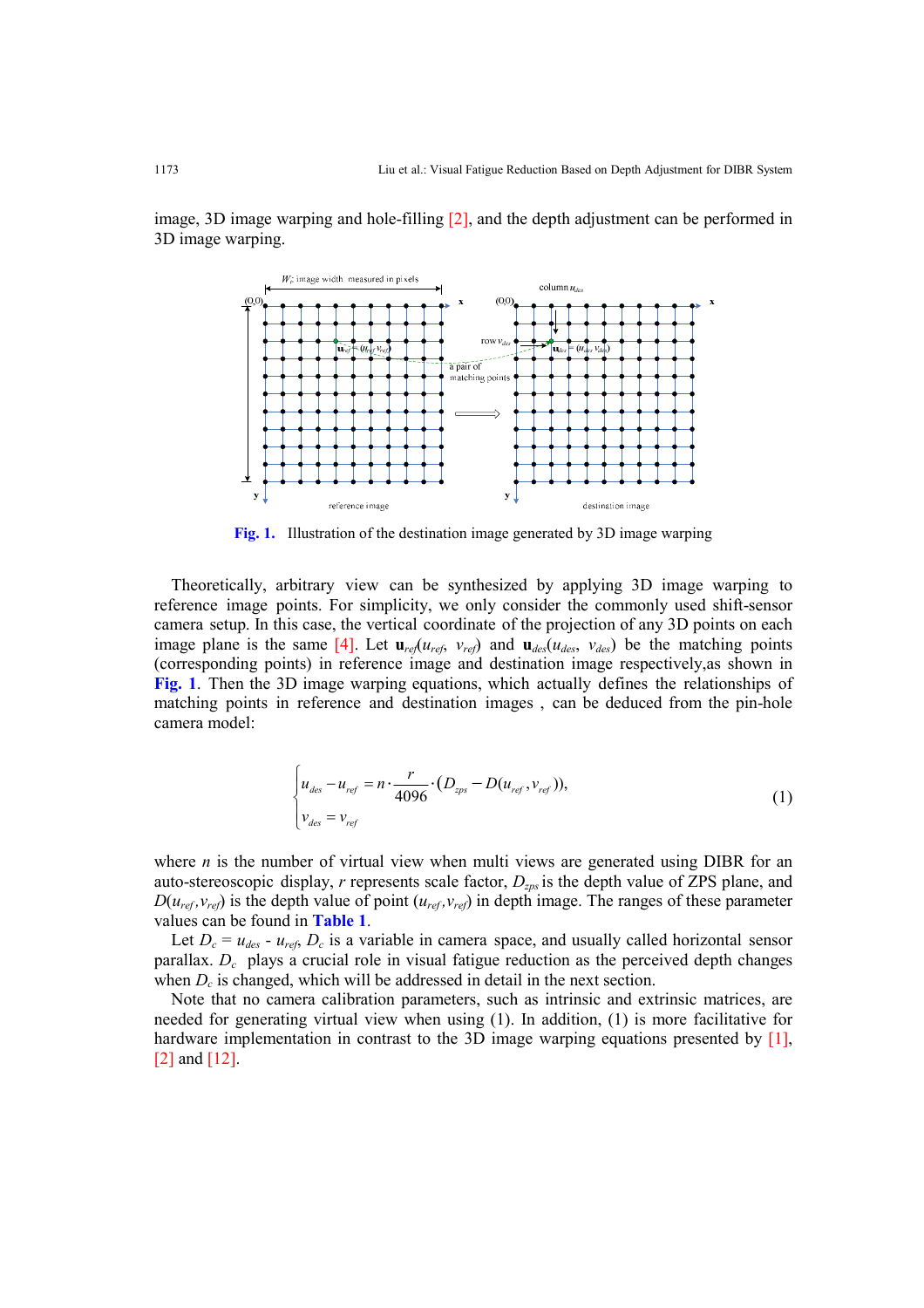## 3. Depth Adjustment

The previous section gives a brief introduction of 3D image warping in DIBR system, and  $D_c$ is introduced for depth adjustment. This section is devoted to investigating on how to change  $D_c$  to adjust perceived depth and describing the adjustment method in detail.

#### 3.1. Perceived Depth

The depth that the viewer perceived in viewer space is concerned with the geometry of 3D TV display system on which the generated images will be displayed, as shown in Fig. 2. Note that world coordinate system xyz is used for all objects, and the unit length is millimeter (mm). Without loss of generality, we assume that the **z**-axis of the world coordinate system passes through the screen center, and the viewer's left eye is located at  $\mathbf{e}_l = [-t_x/2 \ 0 \ 0]^T$ , and right eye, at  ${\bf e}_r = [t_x/2 \ 0 \ 0]^T (t_x > 0)$ . Under this viewing condition, the origin o is located at the position of cyclopean eye. Let  $\mathbf{W} = [x_i, y_i, z_i]^T$  denote a "virtual" point in viewer space. If observing W through  $e_l$  and  $e_r$ , we will get stereo pairs  $\mathbf{x}_l = [x_l y_l z_l]^T$  and  $\mathbf{x}_r = [x_r y_r z_r]^T$ , which lie in the screen. Thus, we have



Fig. 2. Geometry of 3D TV display system

Let  $D_s = x_r - x_l$ ,  $D_s$  is usually called horizontal screen parallax in contrast to horizontal sensor parallax. Meanwhile, let  $d = z_i - V$ , d is the perceived depth which directly reflects the depth perception that the horizontal screen parallax brings to viewer's eyes. Accordingly, we have

$$
d = \frac{D_s V}{t_x - D_s} \tag{3}
$$

It can be seen from  $(3)$  that, the depth d which the viewer perceived is determined by the horizontal screen parallax  $D_s$ . Furthermore,  $D_s$  is determined by the horizontal sensor parallax  $D_c$ :

(2)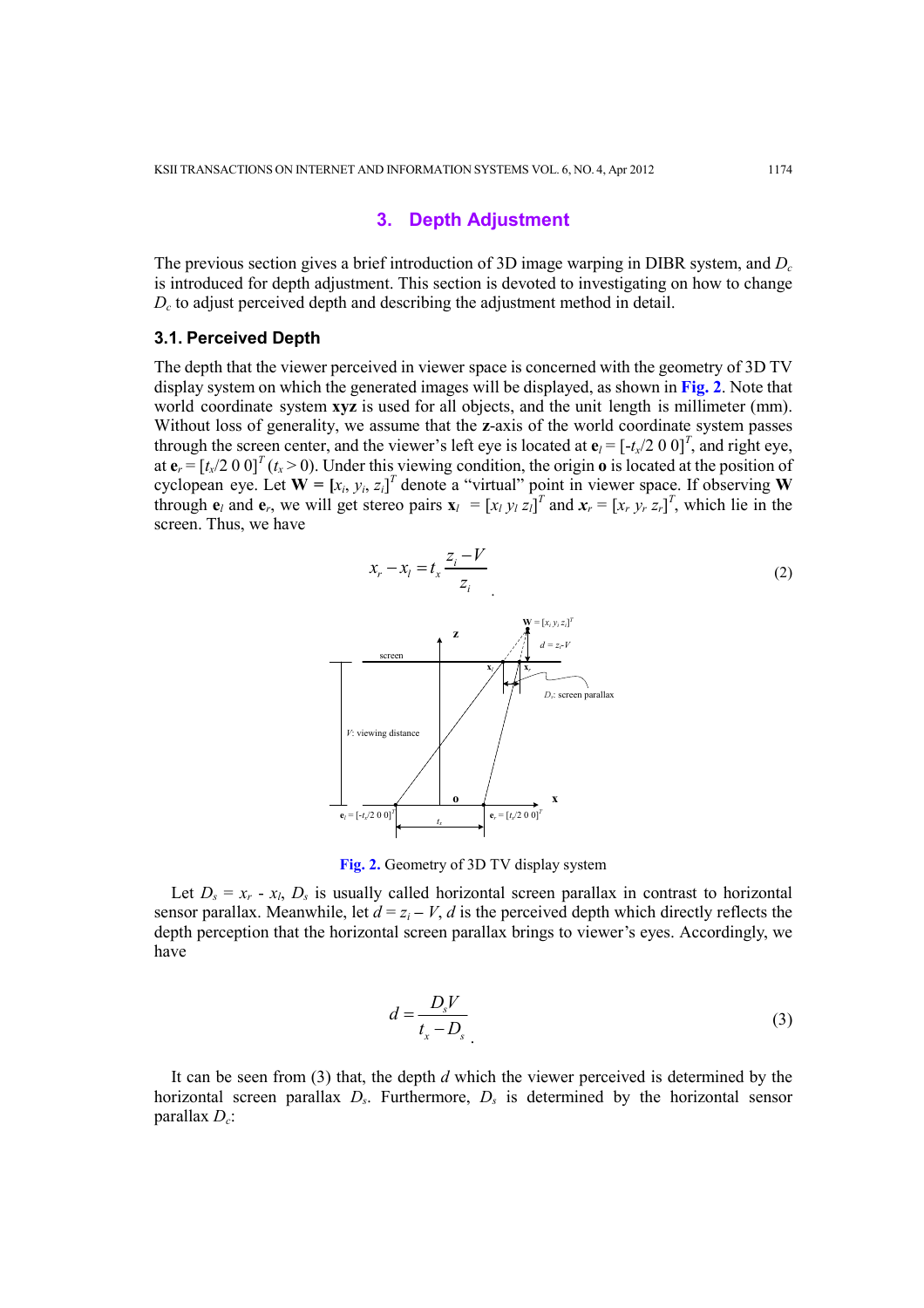1175 Liu et al.: Visual Fatigue Reduction Based on Depth Adjustment for DIBR System

$$
D_s = \frac{D_c W_s}{W_i} \tag{4}
$$

where  $W_s$  denotes the width of screen (in millimeters) and  $W_i$  denotes the width of image (in pixels).

Substituting  $(1)$  and  $(4)$  into  $(3)$ , we get:

$$
d = \frac{D_c \cdot W_s \cdot V}{t_x W_i - D_c \cdot W_s} = \frac{n \cdot r \cdot (D_{\text{ex}} - D(u_{\text{ref}}, v_{\text{ref}})) \cdot W_s \cdot V}{t_x W_i - n \cdot r \cdot (D_{\text{ex}} - D(u_{\text{ref}}, v_{\text{ref}})) \cdot W_s}, \quad t_x W_i \neq n \cdot r \cdot (D_{\text{ex}} - D(u_{\text{ref}}, v_{\text{ref}})) \cdot W_s
$$
(5)

As for specific display and viewing conditions, variables in viewer space such as  $W_s$ ,  $V$  and  $t_x$  cannot be adjustable. Consequently, the perceived depth d is determined by  $D_c$ , i.e. depth adjustment can be realized by controlling the amounts of the horizontal sensor parallax of stereoscopic images. Owing that horizontal sensor parallax  $D<sub>c</sub>$  is expressed as a function of three adjustable parameters: virtual view number  $n$ , scale factor  $r$  and the depth value of ZPS  $D_{zps}$ , the depth d can be adjusted by changing these parameters during the processing of 3D image warping.

# 3.2. Depth Adjustment

Theoretically, we may change the value of  $D_c$  (hence perceived depth) as long as we like by changing the parameters in (5). However, several studies suggest that the maximum horizontal sensor parallax which is still comfortable for viewing is approximately 5% of the width of a image [8][12]. So we get

$$
-(W_i \times 5\%) \le D_c \le W_i \times 5\%,\tag{6}
$$

where  $W_i$  and  $D_c$  are measured in pixels,  $W_i > 0$ ,  $D_c > 0$ . If  $D_c$  does not satisfy the inequation, it will cause excessive horizontal parallax and may result in visual fatigue. So, we should insure the value of  $D_c$  in accordance with (6) when performing depth adjustment.

A flowchart describing the proposed depth adjustment method is illustrated in Fig. 3. Three main steps are included:

- a) Parameters for depth adjustment, such as *n*, *r* and  $D_{zps}$  in (5), are specified by viewers;
- b) Horizontal sensor parallax  $D<sub>c</sub>$  in camera space is evaluated to determine whether it satisfies (6). If it does not satisfy (6), then these parameters are modified by a proposed algorithm shown in Fig. 4; Otherwise, go to c);
- c) Destination image is generated by (1) based on these parameters.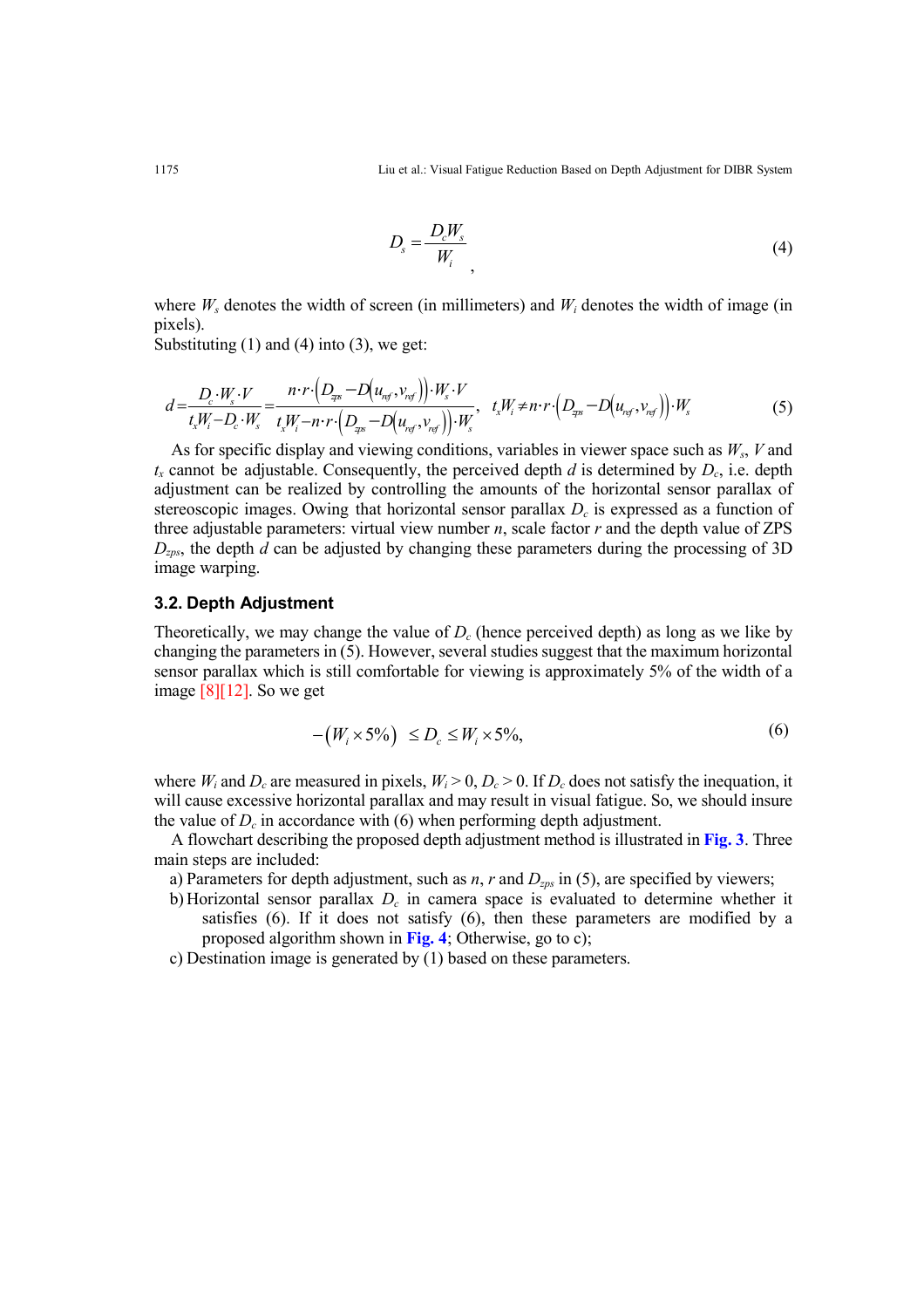

Fig. 3. Flowchart of the proposed depth adjustment method

To help the viewers in specifying a proper set of initial parameter values in step a), we recommend the default values which may cause less visual fatigue based on our and other researcher's experiments, as shown in Table 1. More details about how these values are obtained can be found below.

| Parameter                    | <b>Parameter Range</b>  | Suggested value |
|------------------------------|-------------------------|-----------------|
| virtual view number $n$      | $-4.4$                  |                 |
| scale factor $r$             | [0, $W_i \times 80\%$ ] | $W \times 30\%$ |
| depth value of ZPS $D_{zps}$ | [0, 255]                | 130             |

Table 1. Suggested parameter values that may cause less visual fatigue for the viewer

From Table 1, it can be seen that the number of virtual view *n* varies from -4 to 4, since 9 views are usually needed for auto-stereoscopic display simultaneously [13]. If the DIBR system is the type of stereoscopic display using glasses, it is better to set  $n = 1$ , becuase only one virtual view is needed to be generated, and  $n = 1$  simplifies the warping equation. Of course, the cases that *n* equals other integer within  $[-4, 4]$  are also accepted provided that  $(6)$ holds.

At present, a multi-view 3D display system typically uses an 8-bit depth image due to the limitations of current depth cameras and the enough capacity to maintain sufficient image quality [14]. Hence the depth value varies from 0 to 255. As a result, the value of  $D_{zps}$  is within [0, 255]. Thus we have

$$
0 \leq |D_{zps} - D(u_{ref}, v_{ref})| \leq 255
$$
\n(7)

Substituting  $(1)$  and  $(7)$  into  $(6)$ , we get

$$
0 \leq r \leq \frac{W_i \times 5\% \times 4096}{255 \times |n|}, \quad n \neq 0
$$
\n
$$
(8)
$$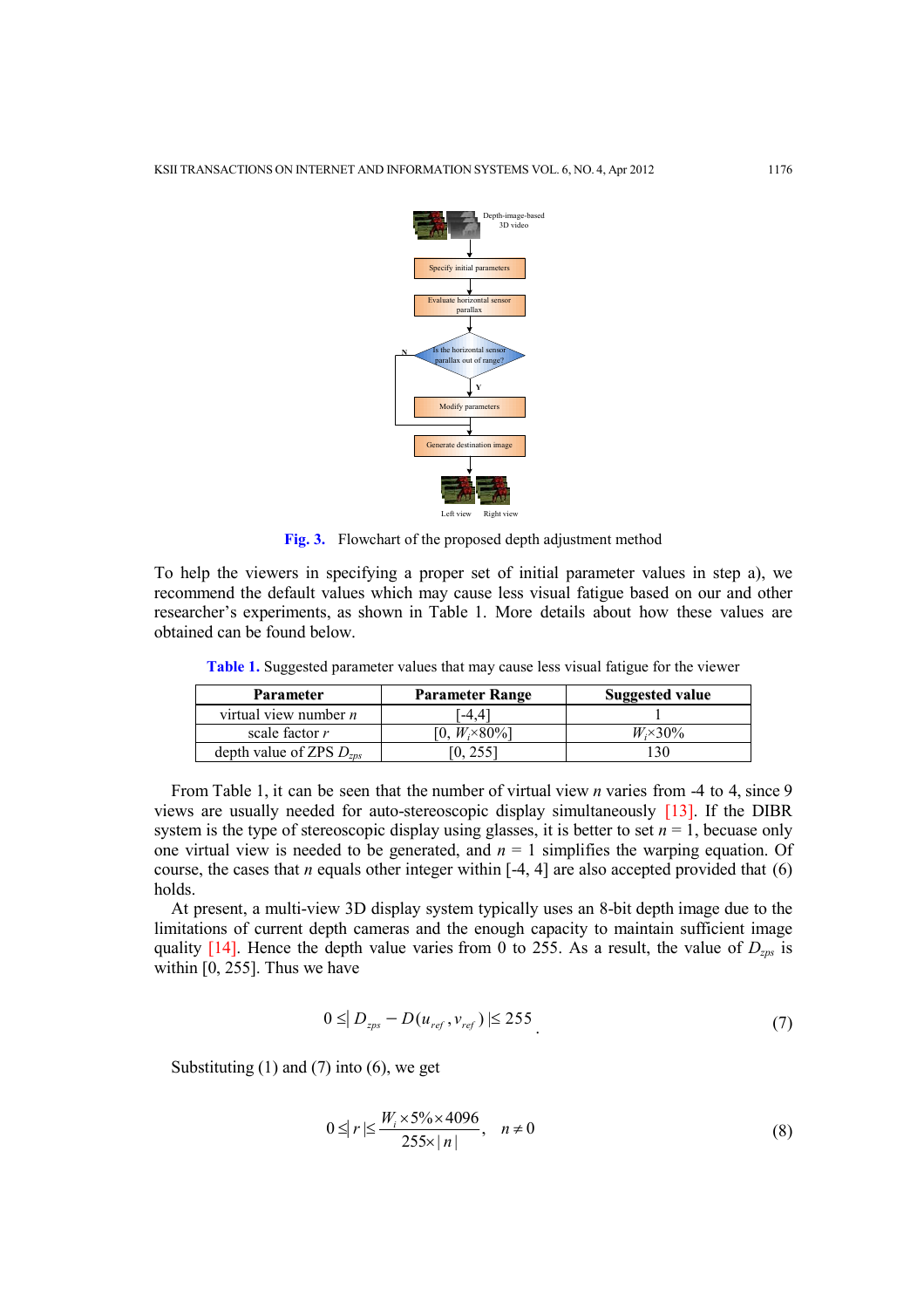As can be seen from (8), when  $n = 1$ , we get the maximum value of scale factor r which is about  $W_i \times 80\%$ . In order to reduce the probability of excessive horizontal parallax, the value of scale factor r is limited within [0,  $W_i \times 80\%$ ]. In our experiments, the initial value of r is set to  $W_i \times 30\%$  (an empirical value) for all the viewers.

The choice of ZPS plane is determined by the setting of  $D_{zps}$ . As the value of  $D_{zps}$  which is comfortable for viewing should be set between a half and two thirds of maximum gray level [8], we set the default value of  $D_{\text{zps}}$  to 130 for an 8-bit depth image.

Once the parameters for depth adjustment  $(n, r \text{ and } D_{zps})$  are specified, (1) is used to evaluate the horizontal sensor parallax in step b). As for an 8-bit depth image, the value of  $D_c$  of each point may vary from  $D_{c\_min}$  ( $D(u_{ref}, v_{ref}) = 0$ ) to  $D_{c\_max}$  ( $D(u_{ref}, v_{ref}) = 255$ ) according to (1). If either of them  $(D_{c\_min}$  and  $D_{c\_max}$ ) does not satisfy (6), parameter r or  $D_{zps}$  will be modified (n is usually not changed for it just indicates which view the user want to be rendered).



Fig. 4. Flowchart of the proposed parameter modification algorithm

The modification of r or  $D_{zps}$  is done as follows:

Parameter  $D_{zps}$  is considered first. If the previous  $D_{zps}$  does not equal the suggested value, then it is changed to the suggested value  $D'_{zps}$ , and  $D_{c\_min}$  and  $D_{c\_max}$  are re-calculated using the modified  $D'_{zps}$ . If either of them still do not satisfy (6), it will suggest that the present value of r changes to  $r_{min}$ , which is determined by

$$
r_{min} = \min(\text{int}(r_1), \text{int}(r_2))
$$
\n(9)

where "min" is the function solving minimum value of a set, and "int" function returns the integer part of a real number. Variable  $r_1$  and  $r_2$  can be calculated as follows: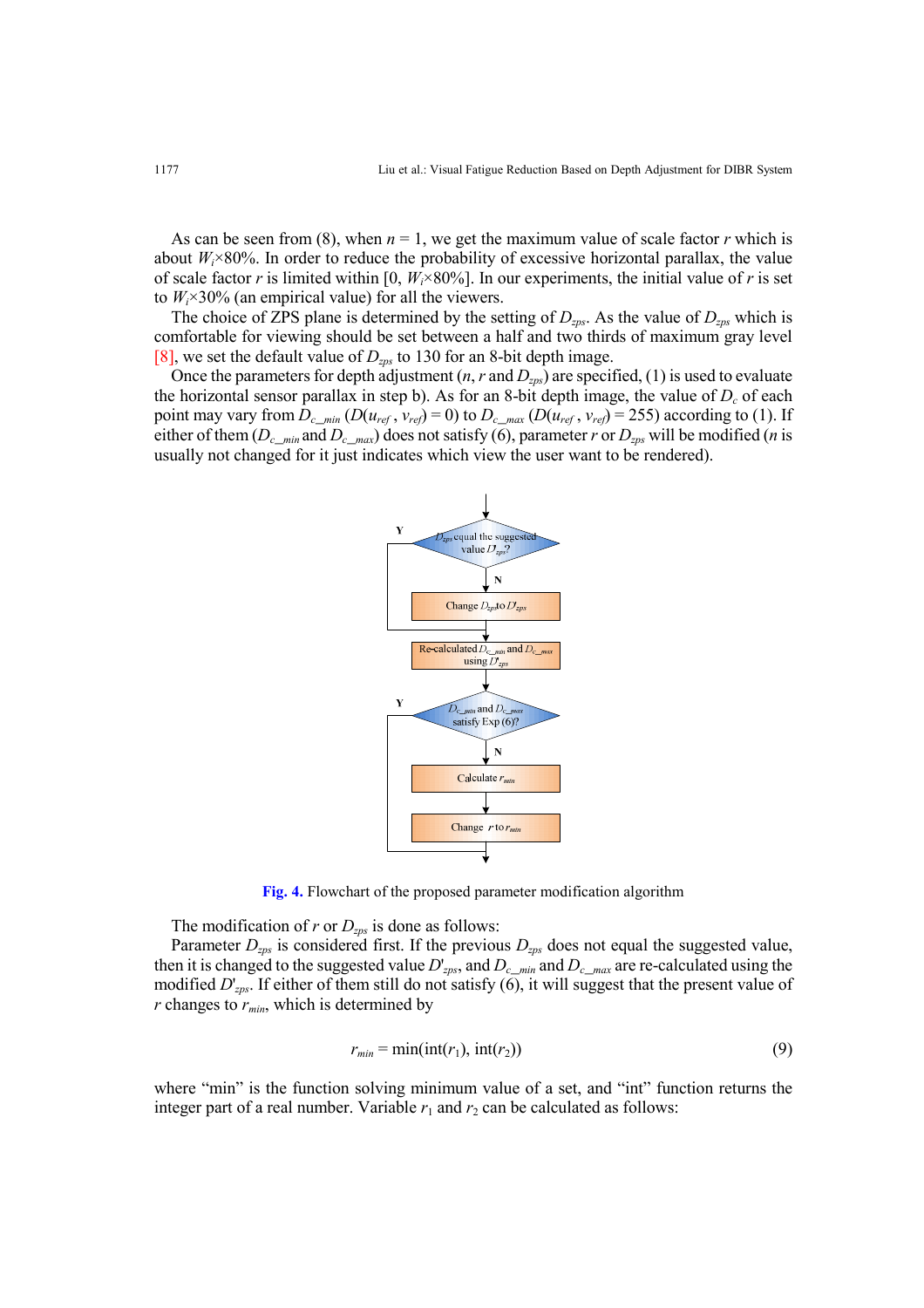$$
\begin{cases}\nr_1 = \frac{4096 \cdot W_i \cdot 5\%}{|n| \cdot D_{\text{2ps}}}, & D_{\text{2ps}} \neq 0 \\
r_2 = \frac{4096 \cdot W_i \cdot 5\%}{|n| \cdot (255 - D_{\text{2ps}})}.\n\end{cases}
$$
\n(10)

Eq. (9) and (10) can be deduced from: Substituting (1) into (6) leads to

$$
0 \le r \le \frac{W_i \cdot 5\% \cdot 4096}{|n| \cdot |D(u_{ref}, v_{ref}) - D_{zps}|}, \quad D(u_{ref}, v_{ref}) \ne D_{zps} \tag{11}
$$

As for specific display and viewing conditions, r is only determined by  $|D(u_{ref}, v_{ref}) - D_{zps}|$ , and the value of  $|D(u_{ref}, v_{ref}) - D_{zps}|$  varies within  $(0, \max(D_{zps}, 255 - D_{zps})]$ . Hence  $r_{min}$  can be calculated by (9) and (10), and  $r_{min}$  will surely satisfy (6).

Here we give a brief summary of why the visual fatigue can be reduced just by adjusting three parameters. After the proposed depth adjustment method applied, the horizontal sensor parallax  $D<sub>c</sub>$  is limited in a modest range by adusting three parameters: virtual view number *n*, scale factor  $r$  and the depth value of ZPS  $D_{zps}$ . Consequently, the perceived depths of objects in viewer space will fall wihtin a comfort zone [15]. Accordingly, the accommodation-vergence conflict will be reduced. As a result, visual fatigue is reduced in the same stereoscopic viewing environment [7][15].

In addition, the three parameters affect horizontal sensor parallax (hence visual fatigue) in different ways. From (1) we can see a different linear relationship between each parameter and horizontal sensor parallax when the other parameters are constants. An illustration of these relationships can be found in Fig. 5. The trendlines of maximum and minimum horizontal sensor parallaxes reached when adjusting the three parameters respectively are plotted based on the image data of frame 0 from "Breakdance" sequences [16].

In Fig.  $5-(a)$ , (b) and (c), blue lines and red lines represent the maximum and minimum parallaxes which are comfortable for viewing, respectively. And green and violet lines represent the maximum and minimum parallaxes of the stereoscopic image reached when adjusting one of the three parameters. The horizontal axes in Fig.  $5-(a)$ , (b), and (c) show the parameters view number *n*, scale factor *r* and the depth value of ZPS  $D_{zps}$  respectively, while the vertical axes show the parallax measured in pixels. In order to show the changes of maximum and minimum parallaxes caused by parameter adjustment respectively, parameter n is set to be changed gradually while the other two parameters r and  $D_{zps}$  are kept unchanged ( $r = 300$ ,  $D_{zps} = 130$ ) in Fig. 5-(a); in Fig. 5-(b), scale factor r varies while  $n = 1$ and  $D_{zps} = 130$ ; in Fig. 5-(c), parameter  $D_{zps}$  is increased gradually while r and n are constants ( $r = 300$ ,  $n = 1$ ).

From Fig. 5-(a), one can notice that the absolute values of maximum and minimum parallax increase with the increase of n. And similar relationship between the absolute values of maximum and minimum parallax and parameter r can be seen in Fig. 5-(b). In Fig. 5-(c), the absolute values of maximum and minimum parallax also vary with parameter  $D_{zps}$ : the maximum parallax increases while the absolute value of minimum parallax decreases with the increasing of  $D_{zps}$ . In general, there exists a different linear relationship between each parameter and horizontal sensor parallax.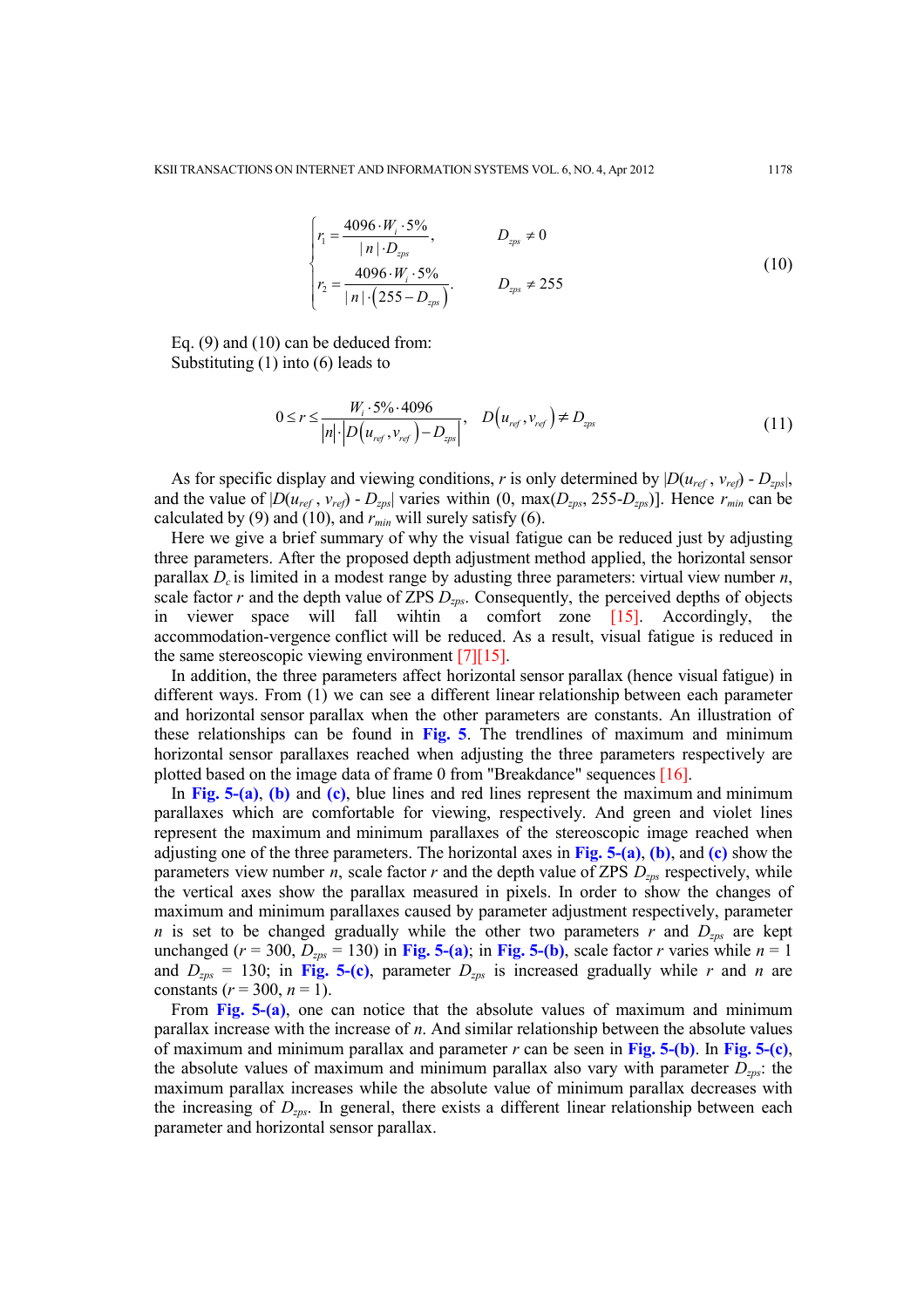

Fig. 5. Parameters n, r and  $D_{zps}$  affect horizontal sensor parallax in different ways. (a): linear relationship between *n* and horizontal sensor parallax; (b): linear relationship between *r* and horizontal sensor parallax; (c): linear relationship between  $D_{zps}$  and horizontal sensor parallax.

## 4. Experiment

In this section, several depth-image-based 3D sequences [16][17] are used to test the proposed depth adjustment method for visual fatigue reduction. A 17-inch time-sharing stereoscopic display was used for the subjective assessment and ten non-expert viewers, aged 20 to 35, participated in the experiment. Twenty stereoscopic images which are generated with different values of parameters  $n, r, D_{zps}$  (as shown in Table 2) are used in this experiment, consisting of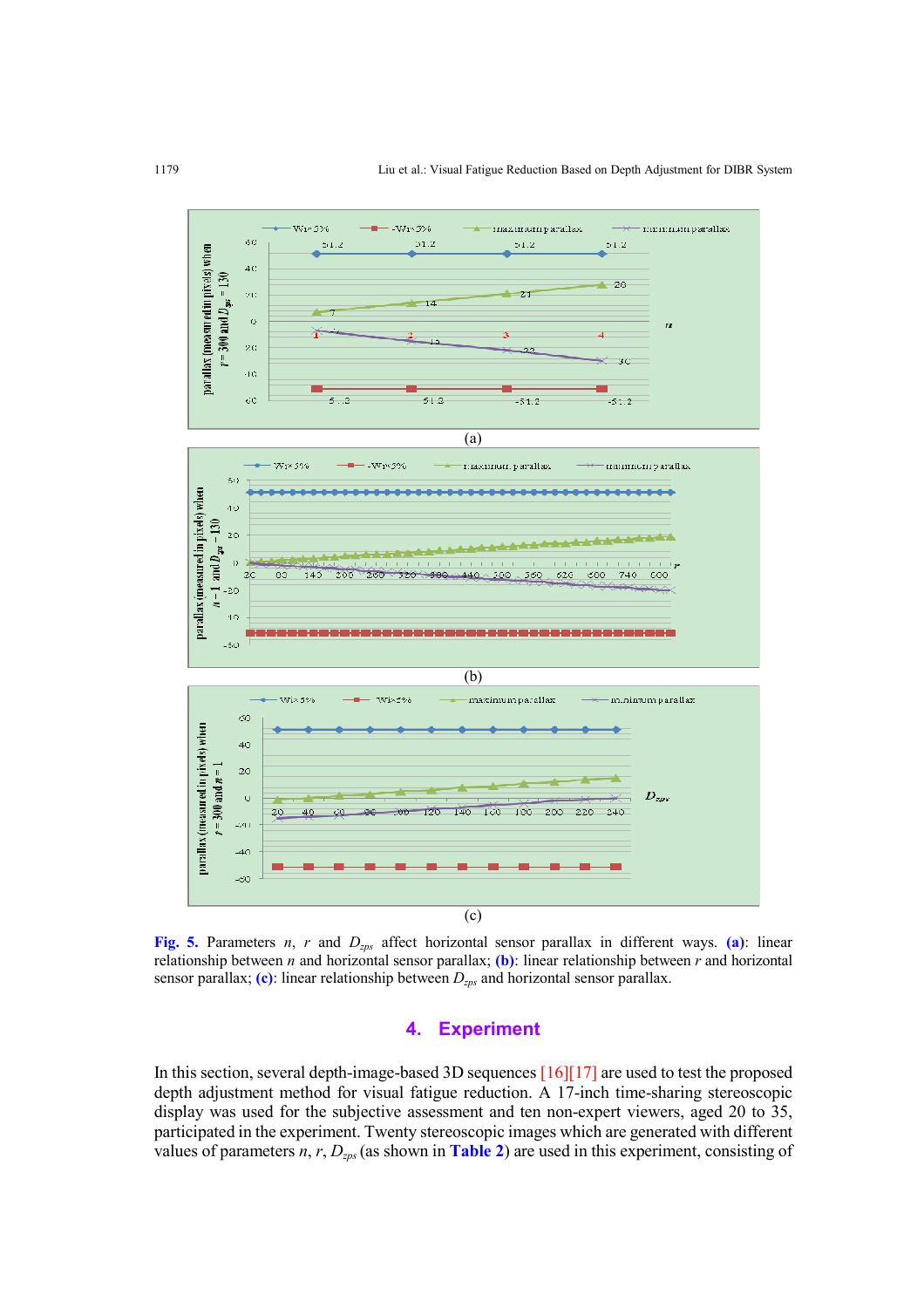outdoor scenes, indoor scenes, figures and geographic landscapes. The viewers watched randomly-ordered stereoscopic images at a distance of 1m from the display. The duration of each image was 10 seconds.

| image number   | virtual images | scale factor r |                                 | the depth value of zero resolution of one image |
|----------------|----------------|----------------|---------------------------------|-------------------------------------------------|
|                | number $n$     |                | parallax plane $D_{\text{zps}}$ | in a stereo pair                                |
| 1              | 4              | 250            | 150                             | 576x352                                         |
| $\overline{2}$ |                | 250            | 150                             | 576x352                                         |
| 3              | $\overline{2}$ | 140            | $\theta$                        | 960x540                                         |
| 4              | 5              | 140            | $\theta$                        | 960x540                                         |
| 5              | $\overline{c}$ | 220            | 140                             | 960x540                                         |
| 6              | 5              | 140            | 140                             | 960x540                                         |
| 7              | 3              | 140            | 160                             | 960x540                                         |
| 8              | 4              | 220            | 160                             | 960x540                                         |
| 9              | $\overline{2}$ | 220            | $\theta$                        | 960x540                                         |
| 10             | $\overline{3}$ | 220            | 110                             | 960x540                                         |
| 11             | 3              | 220            | 110                             | 576x352                                         |
| 12             |                | 220            | 110                             | 576x352                                         |
| 13             | 4              | 220            | 110                             | 576x352                                         |
| 14             | 3              | 150            | 120                             | 576x352                                         |
| 15             | $\overline{2}$ | 150            | 160                             | 576x352                                         |
| 16             |                | 80             | 150                             | 960x540                                         |
| 17             | 4              | 80             | 170                             | 960x540                                         |
| 18             | 3              | 300            | 170                             | 1024x768                                        |
| 19             | 4              | 300            | 170                             | 1024x768                                        |
| 20             | 2              | 300            | 170                             | 1024x768                                        |

Table 2. Parameter settings for generating stereoscopic images with different perceived depths

In our experiment, a five-level scale including ratings of no fatigue, slight fatigue, moderate fatigue, fatigue, and severe fatigue, was used for subjective assessment [4]. Note that "visual fatigue" in this paper means "visual discomfort", hence the five-level scale mentioned above is similar to the five point category rating scale [18]. When viewing a presentation, the viewer was asked to categorize the degree of their fatigue into five categories mentioned above. Fig. 7 shows the subjective assessment results for stereoscopic images which were generated with different parameter settings listed in **Table 2**. The horizontal axis shows the image number and the vertical axis shows the average visual fatigue score of each image marked by ten viewers. Note excessive horizontal parallaxes were introduced to some of these images when they were generated. Maximum and minimum parallaxes (i.e.  $D_c$ <sub>min</sub> and  $D_c$ <sub>max</sub>) of each stereoscopic image can be found in Fig. 8.

From Fig. 7, it can be seen that the average visual fatigue scores of image 4, 11 and 13 are lower than grade 2.5, and from Fig. 8, we find that the minimum parallaxes of image 4 and 13 exceed  $-W_1 \times 5\%$ , which indicates excessive horizontal parallax is liable to cause visual fatigue. The reason why the score of image 11 is lower than grade 2.5 (though the parallaxes are not exceed  $|W_i \times 5\%|$ ) lies in that the depth image is so inaccurate that obvious geometric distortions appear in the virtual image  $[2][8]$ . It is these distortions that bring the uncomfortable feeling to the viewers [7][15]. Another example can be found in Fig. 6.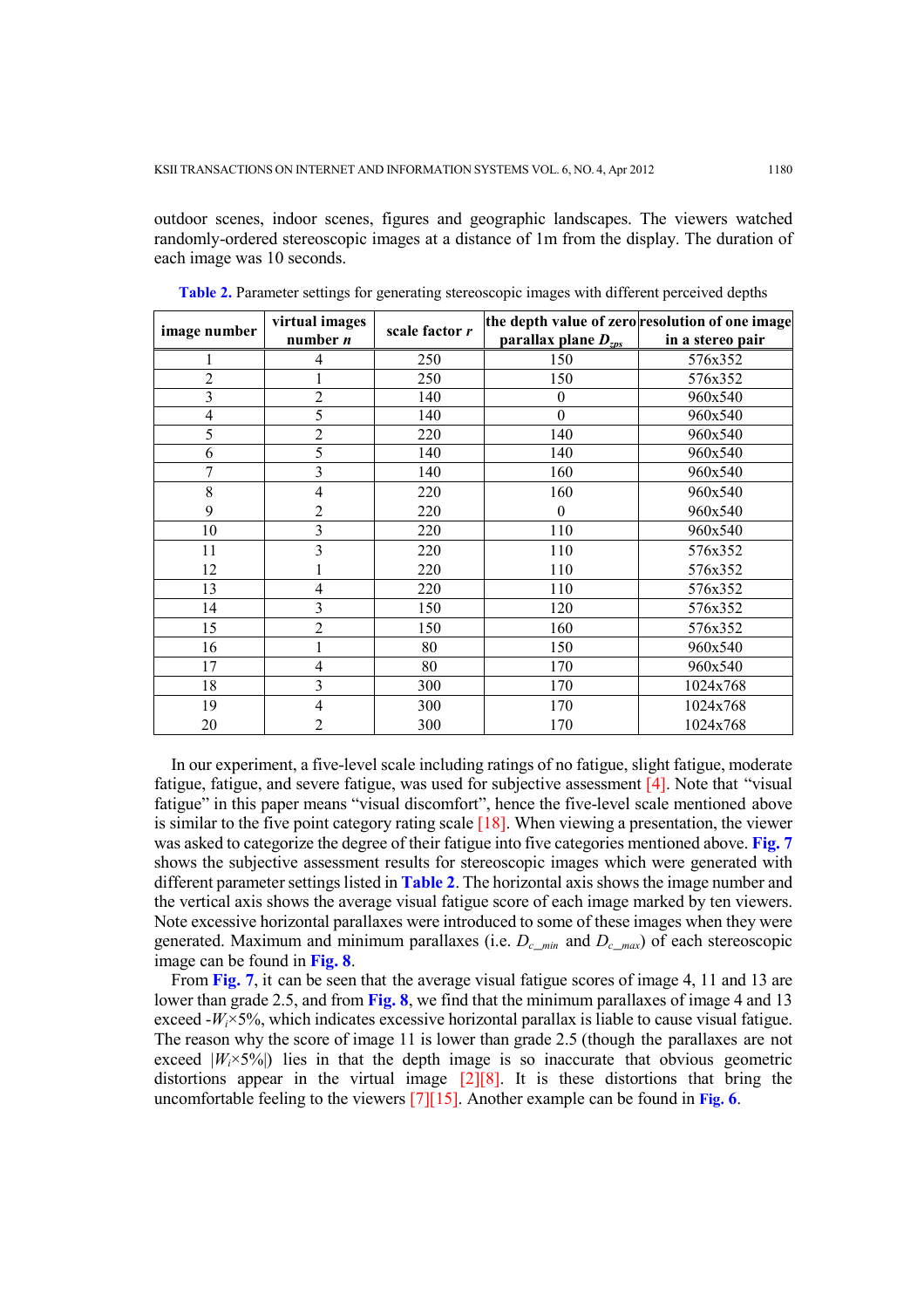

Fig. 6. Inaccurate depth image may introduce geometric distortions to the destination image. (a) and (c): reference image and it's depth image; pixels with inaccurate depth value are noted by red lines and circles; (b) and (d): destination image with big holes and the destination image after hole-filling. Geometric distortions can be found in the rendered image.

A special case in Fig. 8 is that, the maximum parallax of image 1 exceeds  $W_i \times 5\%$ , yet the score is quit high (grade 3.2). This is mainly because most parallaxes of points in depth image of image 1 are positive, and positive parallax (objects behind the screen) is in general easier to look at and minimizes eye strain [15].

In order to reduce visual fatigue, the proposed depth adjustment method was applied to the test images. Fig. 9-(a) shows the assessment results of image 1, 4 and 13 before and after adjustment by the same ten viewers, after the proposed depth adjustment method was conducted. The new maximum and minimum parallaxes are shown in Fig.  $9-(b)$ . Fig. 10 shows the stereoscopic images of 1, 4, and 13 before and after depth adjustment. We notice that in Fig. 9-(a) the scores of image 1 and image 4 are considerably improved (from 3.2 to 3.5, 2.3 to 2.8, respectively), which shows the proposed method is efficient at reducing visual fatigue in most cases when excessive horizontal parallax occurs.

Note that the improvement in the score of image 13 is slight (from 2.1 to 2.2). This is mainly due to the obvious geometric distortions contained in the images shown in Fig. 10 (circled by red rings). As mentioned above, inaccurate depth image (especial smoothed depth image or the depth image obtained by 2D to 3D method from a single image) may introduce geometric distortions to the rendered image, and these distortions will result in severe visual fatigue if they are remarkable. In Fig. 10, the depth image (i) is so inaccurate in contrast to  $(g)$  and  $(h)$ that it leads to obvious distortions in the rendered image (l). For this case, the improvement of visual comfort based on depth adjustment is limited.

From the experiment we can draw the conclusion that, the visual fatigue can be efficiently reduced just by adjusting three parameters  $n, r, D<sub>zps</sub>$  which are obtained from the expression of  $D_c$ , provided that the geometric distortions contained in the images are imperceptible.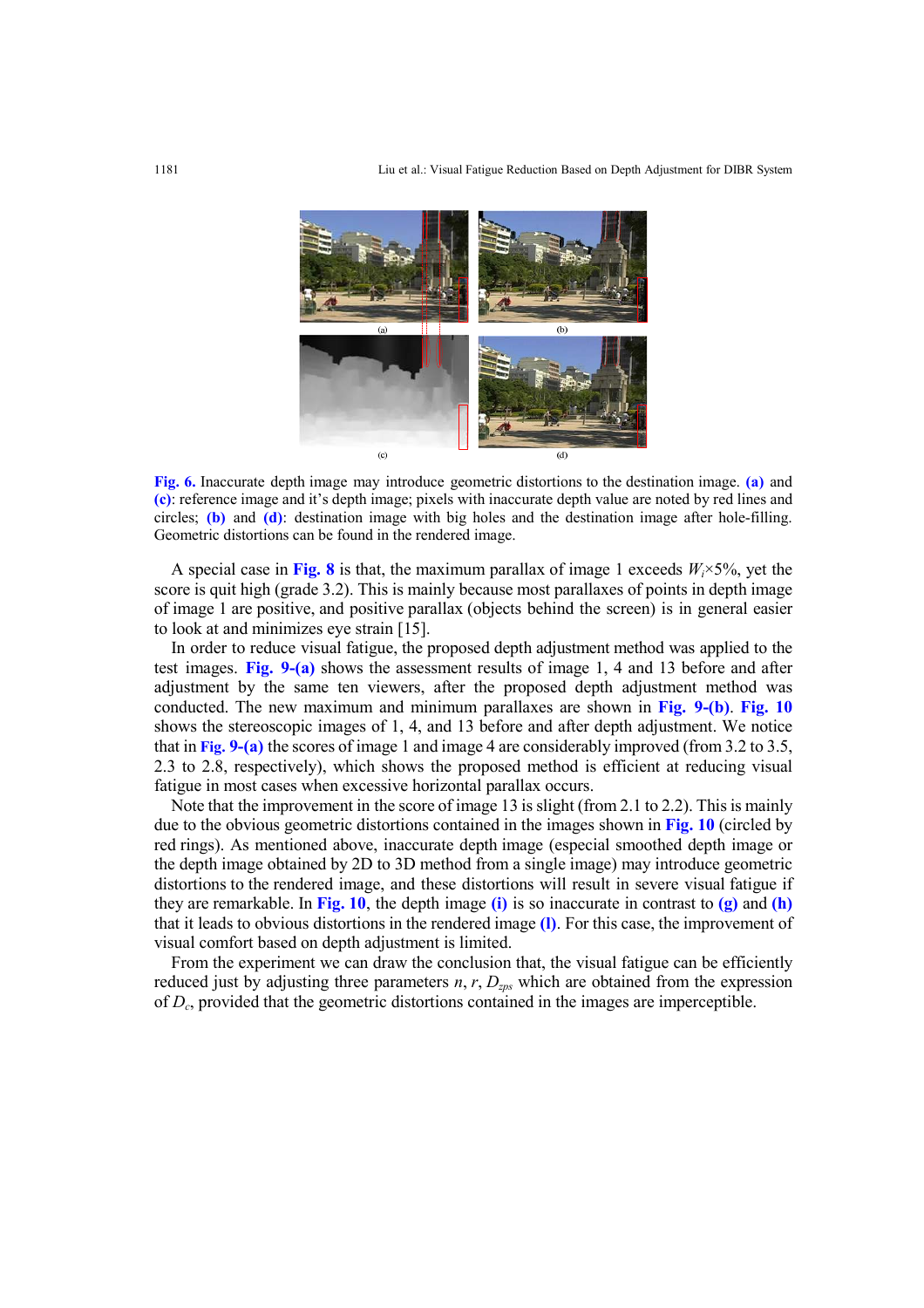

Fig. 7. Subjective assessment results for stereoscopic images



Fig. 8. Maximum and minimum parallaxes of the stereoscopic images for test



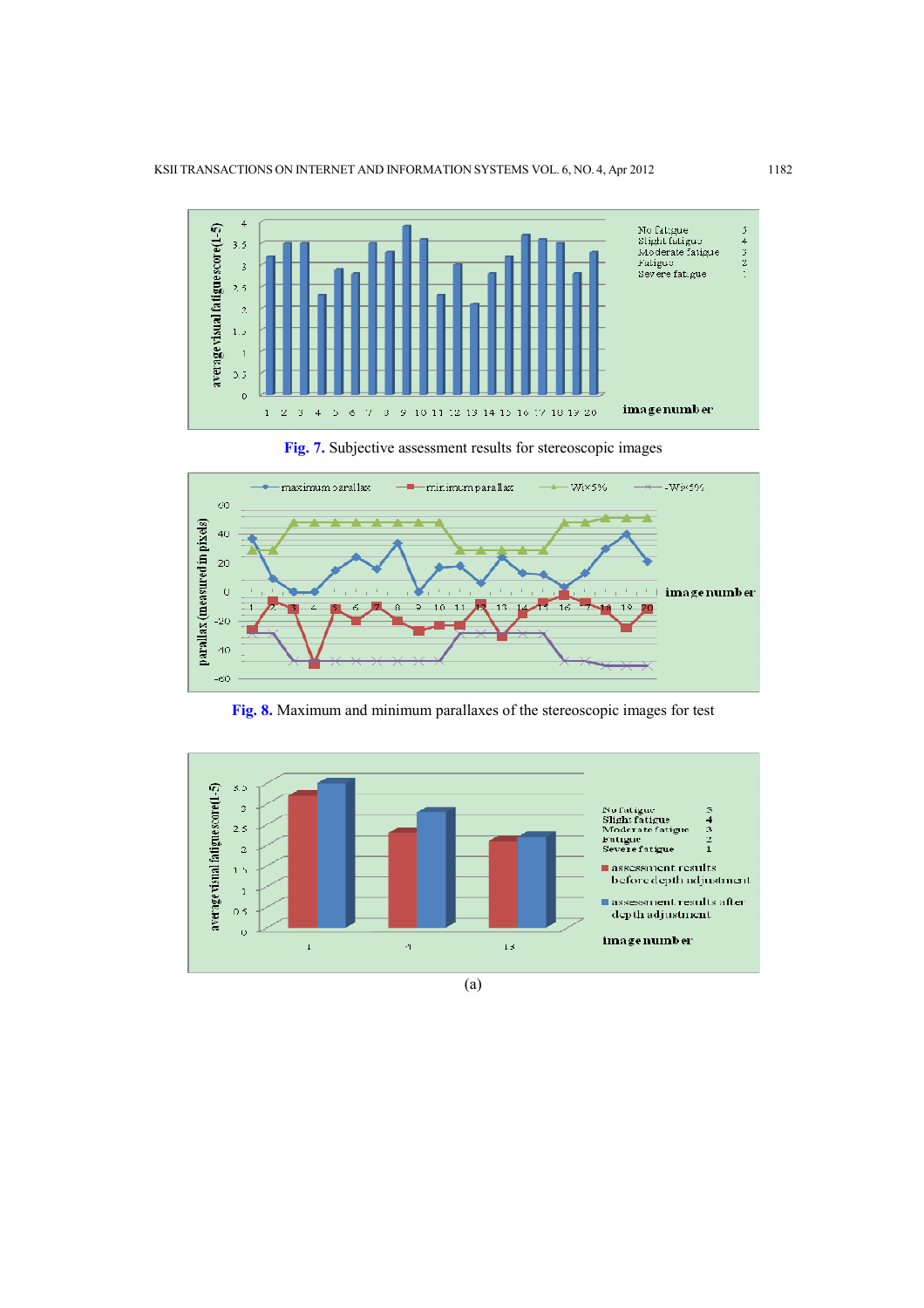

Fig. 9. Subjective assessment results of image 1, 4 and 13 before and after adjustment shown in (a) and their corresponding maximum and minimum parallaxes shown in (b).



Fig. 10. Stereoscopic images of 1, 4, and 13 before and after depth adjustment. (a)~(c): rendered right images of 1, 4 and 13, respectively; (d)~(f): overlapped images of 1, 4 and 13 with excessive horizontal parallax before depth adjustment;  $(g)$ ~(i): depth images of 1, 4 and 13, respectively; (j)~(l): re-rendered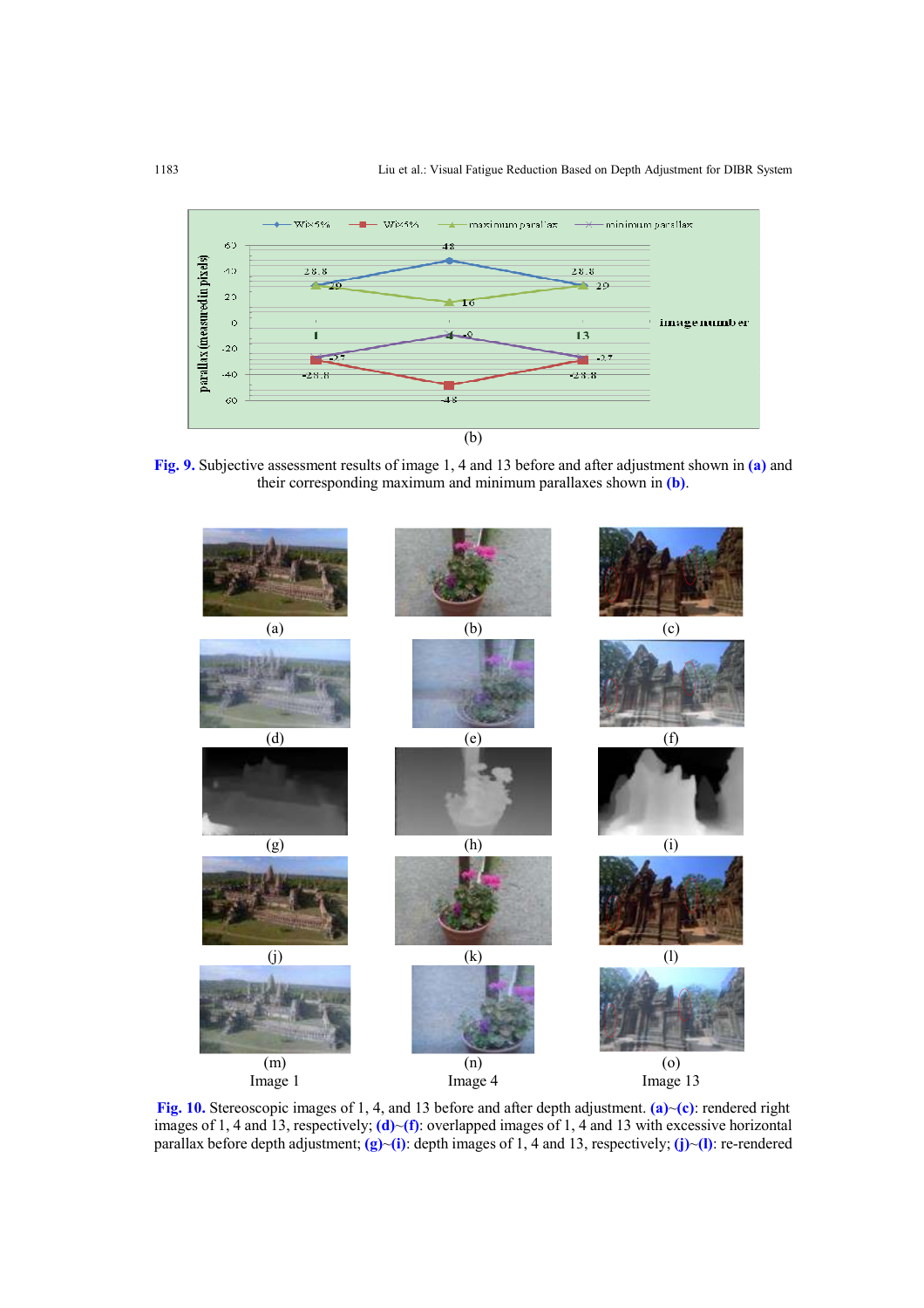right images of 1, 4 and 13 after depth adjustment;  $(m)$  (o): overlapped images of 1, 4 and 13 without excessive horizontal parallax after depth adjustment.

### 5. Conclusions

A well-known problem in 3D TV is visual fatigue. In order to reduce the visual fatigue for DIBR system in 3D TV, a new perceived depth adjustment method in which the main principle is reducing the excessive horizontal parallax to avoid visual fatigue when performing 3D image warping, is proposed. In our method, perceived depth is expressed into a function of three adjustable parameters: virtual view number, scale factor and depth value of ZPS. Adjusting these three parameters can effectively change the perceived depth of generated stereo pairs. In addition, parameters scale factor and depth value of ZPS are enough for adjustment when time-sharing stereoscopic display is used. Another advantage of the method is that no camera calibration parameters are needed either for virtual view generation or for depth adjustment, which makes it suitable for current depth-image-based 3D video format used in 3D TV [19]. Moreover, the proposed method is more facilitative for hardware implementation in contrast to previous method since the depth adjustment can be performed in simple 3D image warping equations.

In this paper, experiments are also performed to verify the method. The experimental results show that the proposed depth adjustment method can generate comfortable stereoscopic images with different perceived depths that people desire. However, performance of the method may be affected by the artifacts in depth image or virtual view. In future work, we will consider this factor together with depth adjustment for visual fatigue reduction.

#### **References**

- [1] X. Yang, J. Liu, J. Sun, X. Li, W. Liu and Y. Gao, "DIBR based view synthesis for free-viewpoint television," in Proc. of 5th 3DTV Conference, pp.1-4, May.2011. Article (CrossRef Link)
- [2] P.-J. Lee and Effendi, "Nongeometric distortion smoothing approach for depth map preprocessing," IEEE Transactions on Multimedia, vol.13, no.2, pp.246-254, Apr.2011. Article (CrossRef Link)
- [3] A. Smolic, K. Mueller, P. Merkle and A. Vetro, "Development of a new MPEG standard for advanced 3D video applications," in Proc. of 6th International Symposium on Image and Signal Processing and Analysis, pp.400-407, Sep.2009. Article (CrossRef Link)
- [4] D. Kim and K. Sohn, "Visual Fatigue Prediction for stereoscopic image," IEEE Transactions on Circuits and Systems for Video Technology, vol.21, no.2, pp.231-236, Feb.2011. Article (CrossRef Link)
- [5] R. Liu, Q. Zhu, X. Xu, L. Zhi, H. Xie, J. Yang and X. Zhang, "Stereo effect of image converted from planar," INFORMATION SCIENCES, vol.178, no.8, pp.2079-2090, Apr.2008. Article (CrossRef Link)
- [6] D. Kim and K. Sohn, "Depth adjustment for stereoscopic image using visual fatigue prediction and depth-based view synthesis," in Proc. of 2010 IEEE International Conference on Multimedia and Expo, pp.956-961, Jul.2010. Article (CrossRef Link)
- [7] T. Bando, A. Iijima and S. Yano, "Visual fatigue caused by stereoscopic images and the search for the requirement to prevent them: A review," Displays, Sep.2011. Article (CrossRef Link)
- [8] L. Zhang and W.J. Tam, "Stereoscopic Image Generation Based on Depth Images for 3D TV," IEEE TRANSACTIONS ON BROADCASTING, vol.51, no.2, pp.191-199, Jun.2005. Article (CrossRef Link)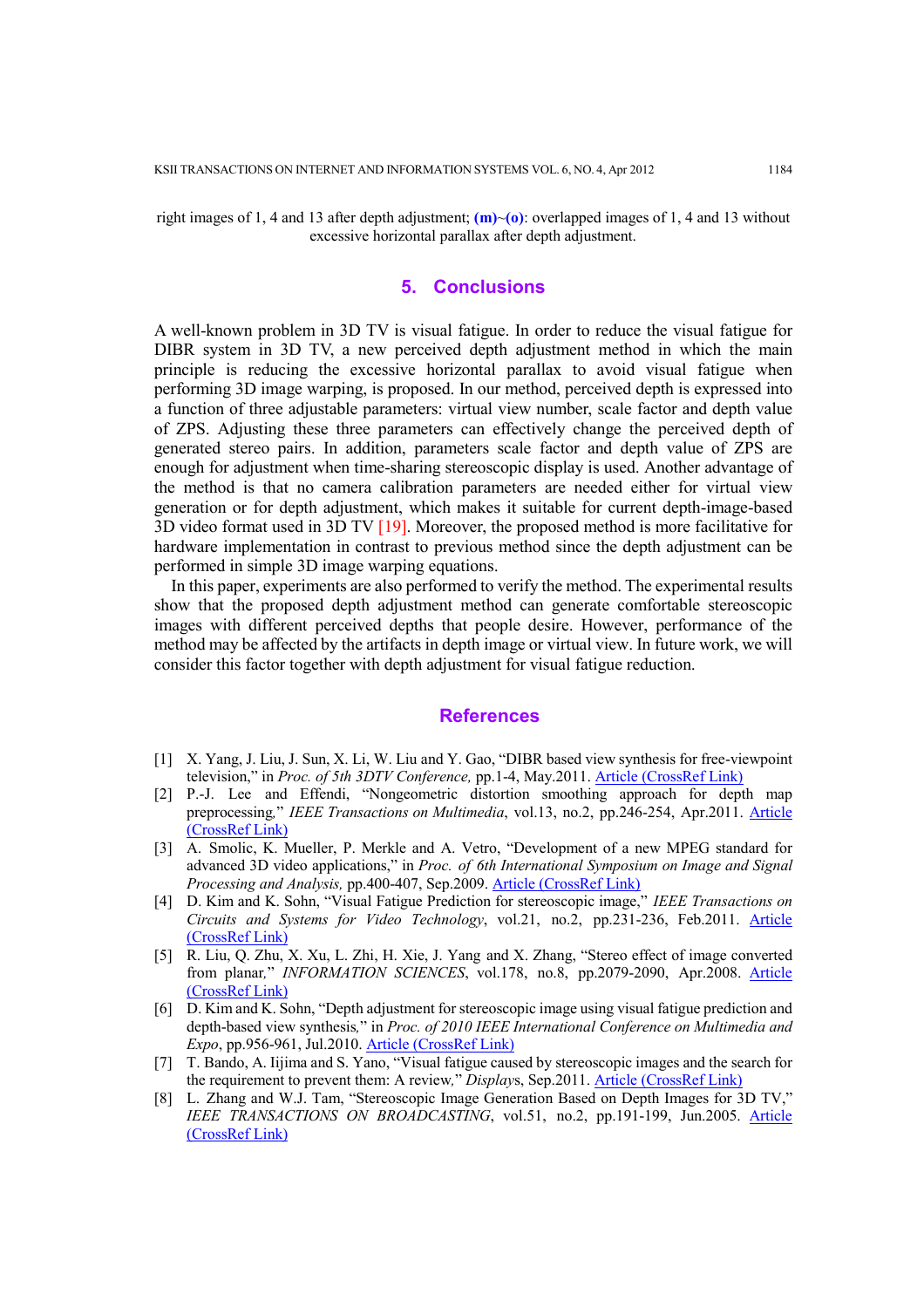- [9] M. Kim, "Post-processing of multiview images: Depth scaling," in Proc. of 6th International Conference on Information Technology, pp.1275-1279, Apr.2009. Article (CrossRef Link)
- [10] J. Choi, D. Kim, B. Ham, S. Choi and K Sohn, "Visual fatigue evaluation and enhancement for 2D-plus-depth video," in Proc. of 2010 17th IEEE International Conference on Image Processing, pp.2981-2984, Sep.2010. Article (CrossRef Link)
- [11] R. Liu, H. Xie, G. Tai, Y. Tan, R. Guo, W. Luo, X. Xu and J. Liu, "Depth adjustment for depth-image-based rendering in 3D TV system," Journal of Information and Computational Science, vol.8, no.16, pp.4233-4240, Dec.2011. Article (CrossRef Link)
- [12] T.-C. Lin, H.-C. Huang and Y.-M. Huang, "Preserving depth resolution of synthesized images using parallax-map-based dibr for 3D-TV," IEEE Transactions on Consumer Electronics, vol.56, no.2, pp.720-727, Jul.2010. Article (CrossRef Link)
- [13] J. J. Hwang and H. R. Wu, "stereo image quality assessment using visual attention and distortion predictors," Ksii Transactions on Internet and Information Systems, vol.5, no.9, pp.1613-1631, 2011. Article (CrossRef Link)
- [14] M. Kim, Y. Cho, H. G. Choo, J. Kim and K. S. Park, "Effects of depth map quantization for computer-generated multiview images using depth image-based rendering," *ksii transactions on* internet and information systems, vol.5, no.11, pp.2175-2190, 2011. Article (CrossRef Link)
- [15] W. J. Tam, F. Speranza, S. Yano, K. Shimono and H. Ono, "Stereoscopic 3D-TV: Visual comfort," IEEE TRANSACTIONS ON BROADCASTING, vol.57, no.2, pp.335-346, Jun.2011. Article (CrossRef Link)
- [16] C. L. Zitnick, S. B. Kang, M. Uyttendaele, S. Winder and R. Szeliski, "High-quality video view interpolation using a layered representation," ACM SIGGRAPH and ACM Trans. on Graphics, vol.23, no.3, pp.600-608, Aug.2004. **Article (CrossRef Link)**
- [17] G. Zhang, J. Jia, T.-T. Wong and H. Bao, "Consistent depth maps recovery from a video sequence," IEEE Transactions on Pattern Analysis and Machine Intelligence, vol.31, no.6, pp.974-988, Jun.2009. Article (CrossRef Link)
- [18] F.L. Kooi and A. Toet, "Visual comfort of binocular and 3D displays," Displays, vol.25, no.2-3, pp.99-108, Sep.2004. Article (CrossRef Link)
- [19] HDMI Licensing LLC, "High-Definition Multimedia Interface Specification Version 1.4," 2010.



Ran Liu received the B.E., M.E., and D.E. degrees in Computer Science from Chongqing University, Chongqing, China, in 2001, 2004, and 2007, respectively. He worked as post doctoral researcher in Homwee Technology Co., Ltd, Chengdu, China from 2008 to 2010. He is now a senior engineer in the Homwee Technology Co., Ltd. He is also a teacher in the College of Communication Engineering and the College of Computer Science, Chongqing University, China. His research interests include 3D TV, virtual reality and computer vision.



Yingchun Tan is currently pursuing her Master's degree in Communication Engineering, Chongqing University, Chongqing, China. She got her Bachelor's degree in Communication Engineering from Chongqing Uniersity, Chongqing, China, in 2008. Her research interests include 3D TV, digital signal processing.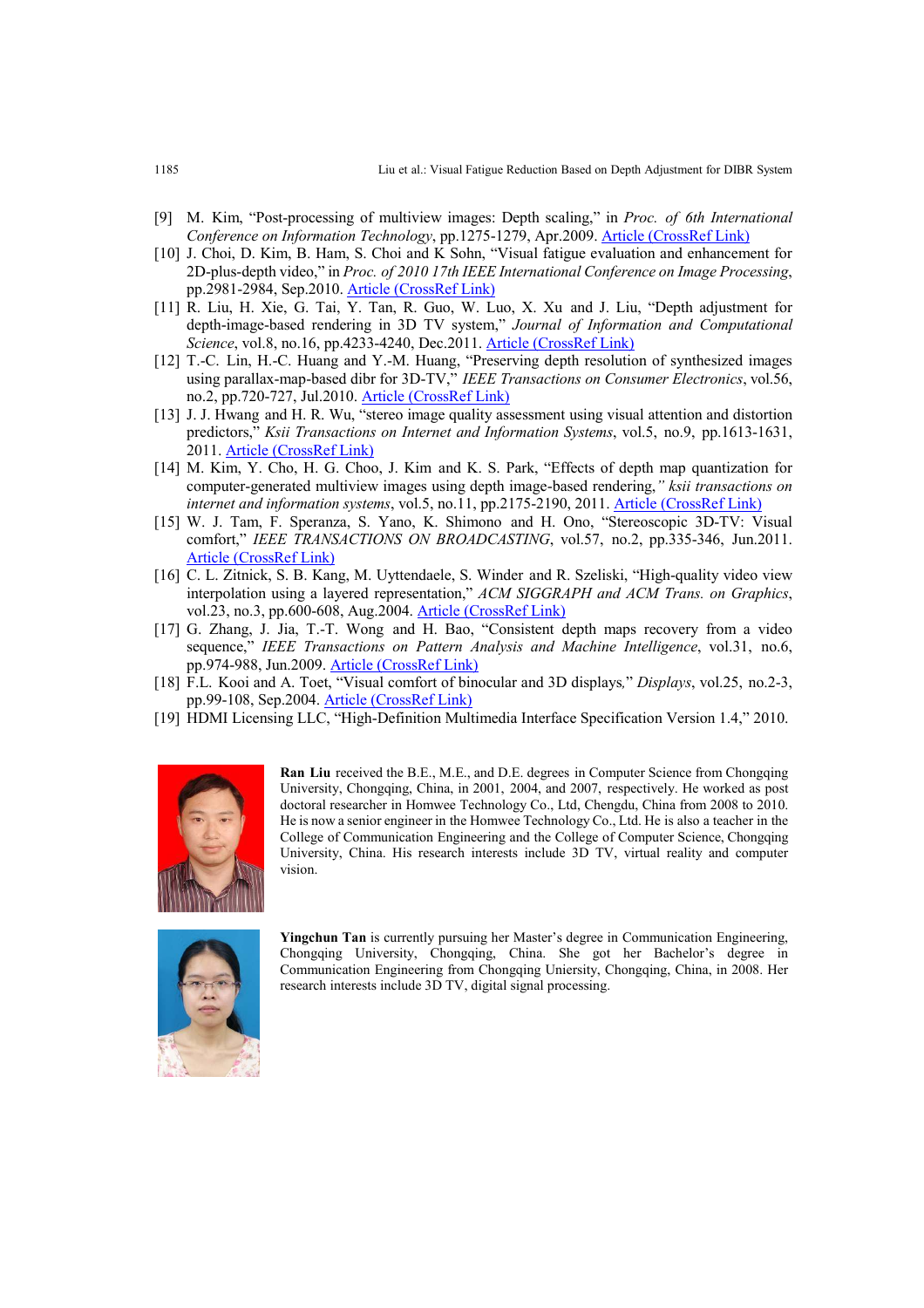

Fengchun Tian received the B.E., M.E., and D.E. degrees in radio engineering, biomedical instruments and engineering, theoretical electric engineering from Chongqing University, Chongqing, P.R. China, in 1984, 1986, and 1996, respectively. Since 1984, he has been working in Chongqing University as a teacher. Since 2007, he is also an adjunct professor in the University of Guelph, Canada. His current research interests are image processing (including optical image processing and video), biomedical and bioinformatics, modern signal processing technology.



Hui Xie received her Bachelor's degree at the College of Physics, Hunan University of Science and Technology, Hunan, China, in 2010. Now, she is pursuing her Master's degree at the College of Communication Engineering, Chongqing University, Chongqing, China. Her research interests are 3D TV and image processing.



Guoqin Tai is currently pursuing his Master's degree at the College of Communication Engineering, Chongqing University, Chongqing, China. He received the Bachelor's degree at the College of Information Engineering, Qingdao Agriculture University, Shandong, China, in 2009. His research interests include 3D TV, virtual reality and computer vision.



Weimin Tan is currently pursuing his Master's degree at the College of Communication Engineering, Chongqing University, Chongqing, China. He received the Bachelor's degree at the College of Physic and Electronic, Hunan Institute of Science and Technology, Hunan, China, in 2008. His research interests include 3D TV, image processing.



Junling Liu is currently pursuing his Bachelor's degree at the College of Communication Engineering, Chongqing University, Chongqing, China. His research interests include 3D TV, digital signal processing.